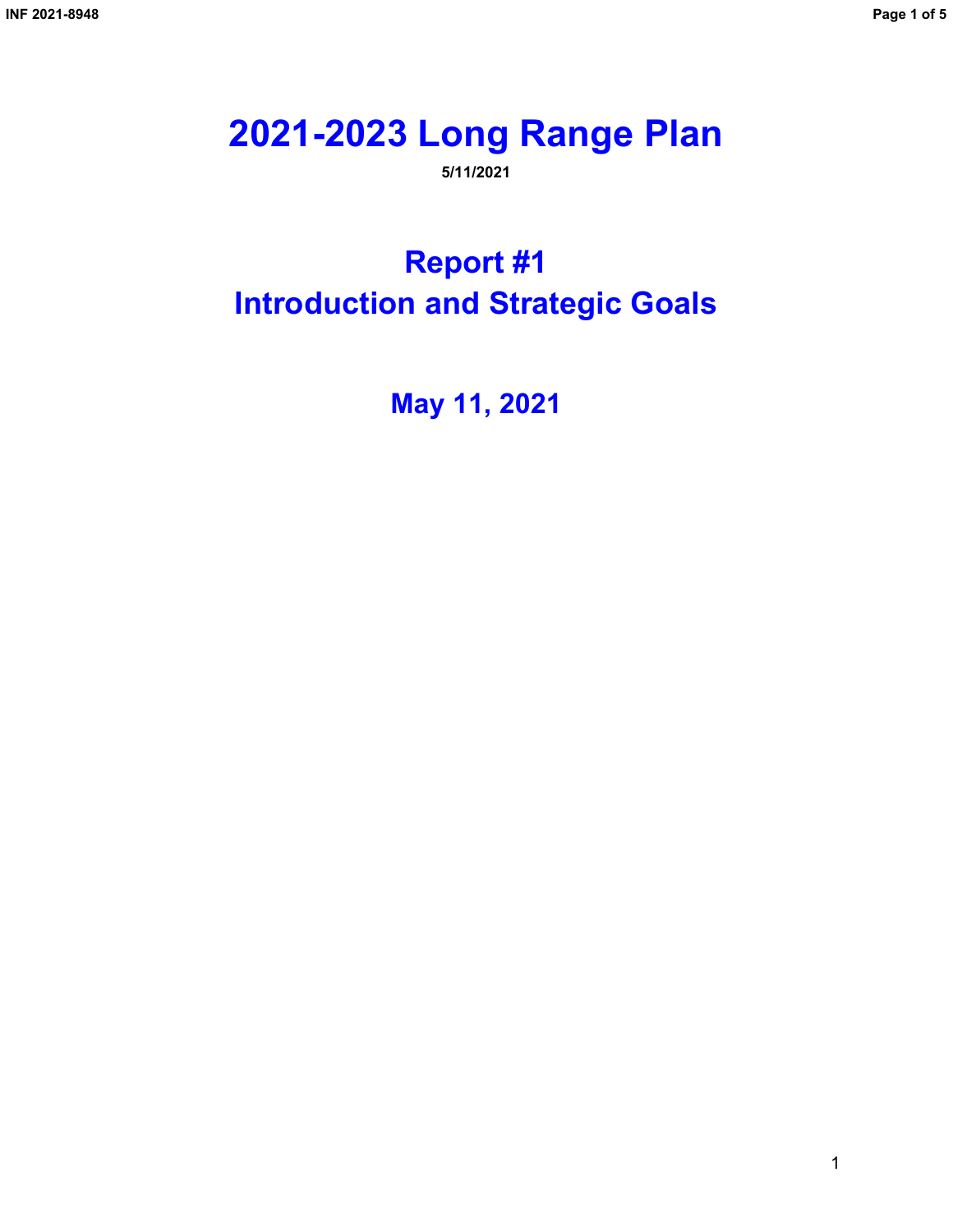# **INTRODUCTION AND SCHEDULE**

The Long-Range Plan is designed to identify and address issues affecting the long-term future of the Village. The Plan establishes the Village's goals and priority actions that guide annual budgets, daily operations and delivery of services. The long-range planning process is one of many strong management practices that led Standard & Poor's to grant the Village their highest bond rating of AAA. The Long Range Plan consists of:

- Strategic Goals for 2021 to 2023 and beyond
- Key trends and issues affecting the long-term future of the Village
- Strategies and solutions to address the key trends and issues
- Priority Action Items to be completed by April 2023.

To prepare the Long Range Plan, the Village Council is scheduled to meet multiple times in a workshop format from May through September. A staff report for each meeting will be prepared and published prior to the meeting. Staff plans on preparing six reports as noted in the table below. The meetings provided an opportunity for dialogue and collaboration among the Village Council, community members and staff.

| <b>Date</b> | Topics                                                                                                                                                                                                      |
|-------------|-------------------------------------------------------------------------------------------------------------------------------------------------------------------------------------------------------------|
| May         | Introduction and Strategic Goals (Report #1)                                                                                                                                                                |
|             | Key Trends & Issues (Report #2)<br><b>General Fund Sustainability</b><br><b>Police Operations</b>                                                                                                           |
| June        | Key Trends & Issues (Report #3)<br>• Stormwater Fund Sustainability<br>Village Facilities Plan<br><b>Property Tax Levy</b><br>American Rescue Plan Act (Report #4)                                          |
| August      | Economic Development Corporation and Downtown Management<br>Corporation Strategic Plans (Report #5)<br>Priority Action Items (Report #6)<br>Action Items in Progress<br><b>Village Council Action Items</b> |
| September   | Review the 2021-2023 Long Range Plan                                                                                                                                                                        |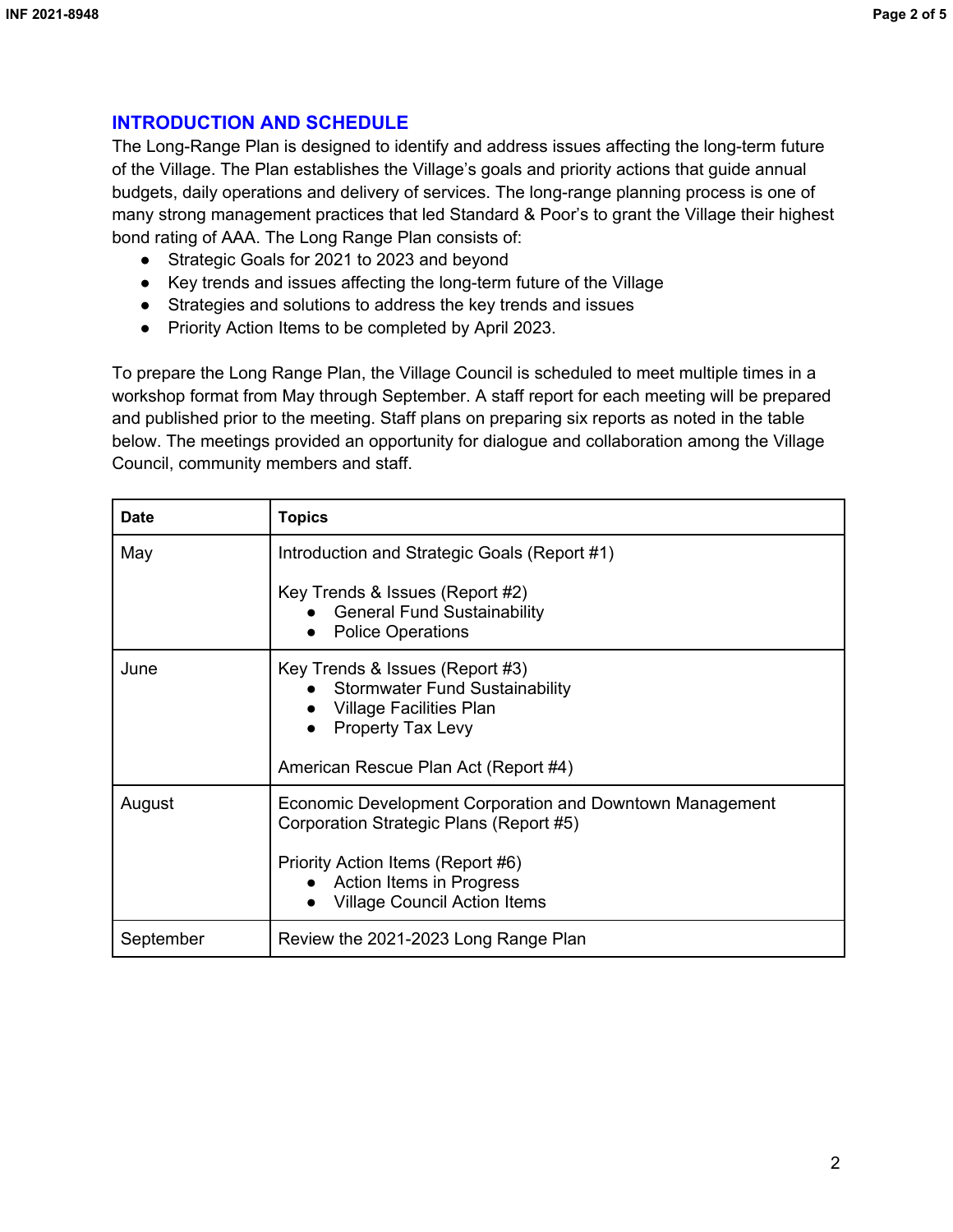### *Flight Analogy*

The graphic below compares the roles of the Village Council and staff with an airline flight. The Long--Range Planning process takes place at the 30,000--40,000 foot level. The Council and community also have opportunities for input at the lower levels throughout the rest of the year, such as during regular Council Meetings, as part of the budget process, and in communicating formally and informally with members of the Village Council and staff.

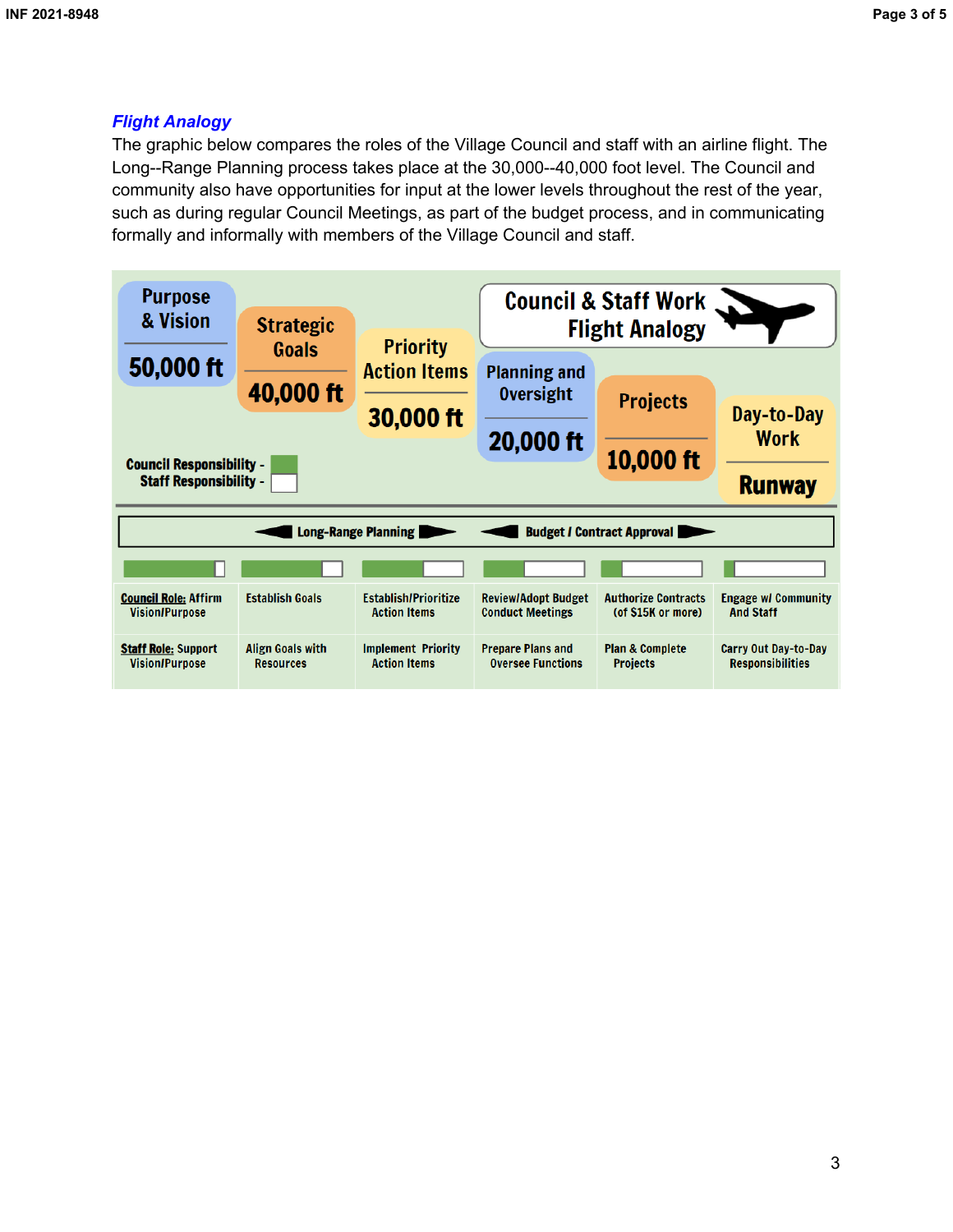# *Strategic Goals*

The following five strategic goals were developed during previous long range planning efforts:

- Steward of Financial, Environmental and Neighborhood Sustainability
- Exceptional Municipal Services
- Top Quality Infrastructure
- Strong, Diverse Local Economy
- Continual Innovation

#### *Achievements and Results*

In the past several years, the Village has completed many key accomplishments and achieved significant measurable results to further the Strategic Goals. Prior year [Annual Reports](http://www.downers.us/govt/village-managers-office/annual-report) summarizes these accomplishments and results.

#### *Vision, Goals & Objectives*

The Strategic Goals are supported by and applied in conjunction with the Village's Vision and Goals and Objectives. The [Comprehensive Plan](http://www.downers.us/public/docs/departments/com_dvlpment/CompPlan2017_Approved_061317.pdf) articulates the community's vision for the 7 desired physical, social, and economic characteristics of the Village for the next 15 to 20 years. The Comprehensive Plan includes a Vision Statement that provides a basis for identifying many of the specific Goals and Objectives needed to lead the Village of Downers Grove in the direction of implementation.

#### **Steward of Financial, Environmental and Neighborhood Sustainability**

The Village should act as a steward of public resources to achieve financial, environmental and neighborhood sustainability. Financial sustainability can be achieved by aligning expenses with revenues on a long-term basis. The Village should control increases in expenses and implement revenue sources that withstand short-term uncertainty and provide long-term stability.

Environmental sustainability refers to the Village's responsibility to deliver its services in a way that protects or enhances natural resources. The Village seizes opportunities to 'green' its operations when possible, whether by seeking grants to introduce new environmentally friendly practices or by seeking the most environmentally friendly option for existing services.

Neighborhood Sustainability refers to the Village's role in crafting and applying policies and codes that help in maintaining or achieving the desired character of existing neighborhoods.

#### **Exceptional Municipal Services**

The services provided by the Village to residents, businesses and all stakeholders should be of the highest quality and exceed expectations. Village services should be delivered at a value to the community and should reflect the needs and desires of the community as a whole. This is achieved through maximizing the value of public dollars by partnering with overlapping and adjacent government entities. The value of the Village's services should be regularly communicated to residents. The Village should be transparent and accessible, and residents should be engaged and able to interact with their local government. The Village achieves this by producing timely communications in multiple media formats, publishing financial information in a